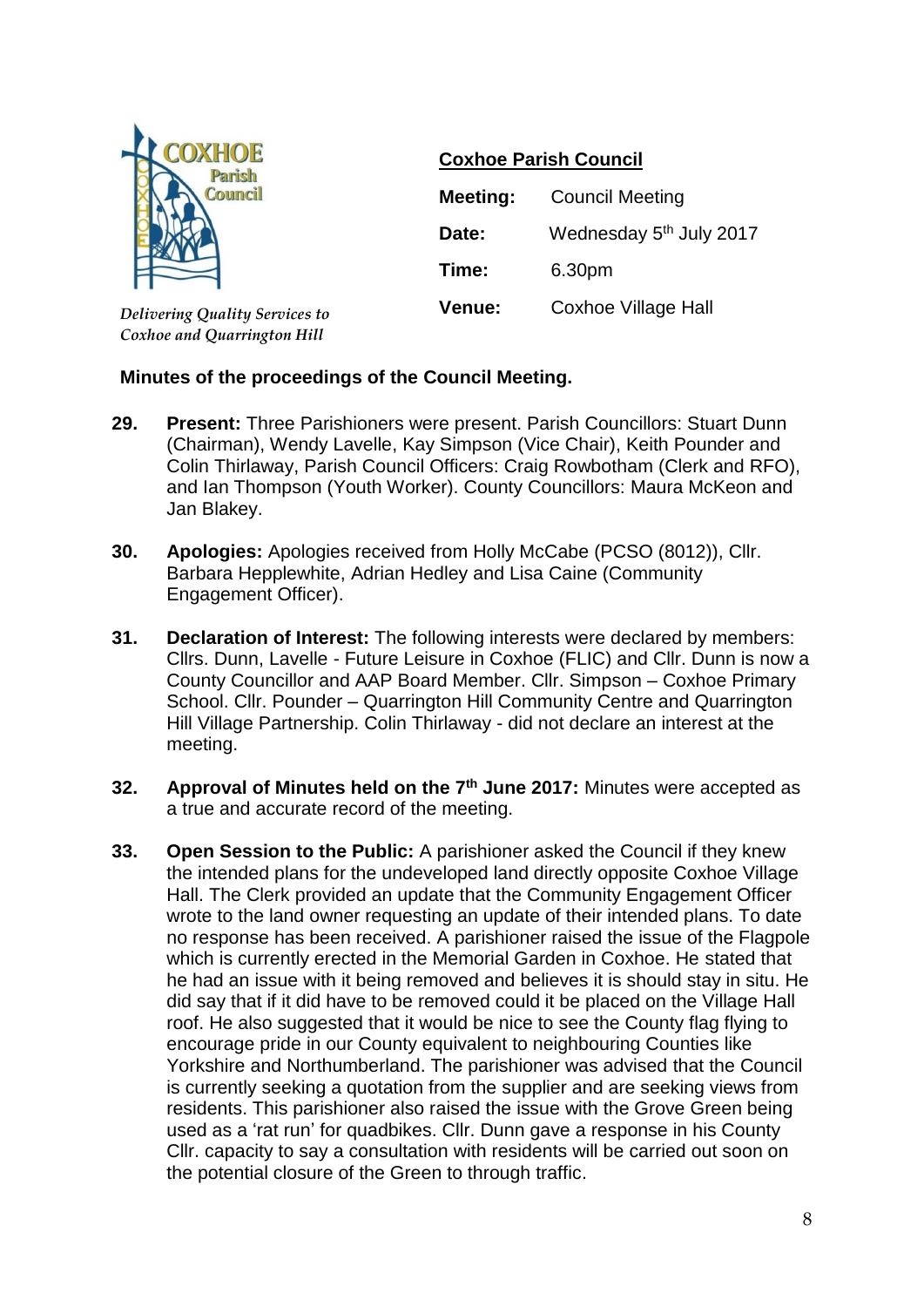- **34. Youth Workers Update:** Mr Thompson (Youth Worker) provided a verbal update and informed Council that the junior sessions are successful with 20 – 25 young people at each session. He also informed Council that he is working with the junior school with the hope to encourage progression improving senior numbers. He informed Council that there have been some behaviour issues and this was resolved by the Youth Worker. The summer programme has been well advertised and they have set a cut-off date 28<sup>th</sup> July for expressions of interest. Cllr. Simpson suggested that the team might want to take deposits first. The Clerk advised that the Council has not budgeted for providing a summer programme with in the 2017/18 financial year and that the staff costs will increase because the youth team will be working additional hours. Cllr Simpson said it was her understanding that these costs would be partially covered by the FLiC Youth Budget. It was RESOLVED to invoice FLiC to transfer these funds to CPC. It was RESOLVED that a proposal and recommendations for the current SLA for Quarrington Hill delivery will be presented to the September's meeting.
- **35. Durham County Councillors Update:** County Cllr. McKeon gave her verbal update, updating Council on the current progress being made with the teaching assistants negotiation, hopefully to be resolved by September. She gave an overview of Durham County Council's current priorities and how it intends to improve young people's services and provided Council with current public health improvement and crime statistics. County Cllr. Blakey updated Council on her current walkabouts around Coxhoe and Quarrington Hill mainly concerning footpath issues and some parking issues at the Limes Estate. It was raised that there is an issue with a historic 'cart track' near Ronny Carr's Butchers, because someone did fall on it, and Cllr. Blakey informed Council that she will resolve this issue and write to the parties concerned.
- **36. Community Engagement Update:** A written update was received and noted by the Council. Council was informed of Mrs. Caine's recent resignation and Council accepted that her final day of employment would be 29<sup>th</sup> July 2017.
- **37. Clerk's Report:** Mr Rowbotham (Clerk and RFO) read a statement to Council raising a number of concerns. The full statement will be issued to Members for their consideration and after a response was received by the Chairman, Council RESOLVED to meet on the  $27<sup>th</sup>$  July 2017 to discuss. The Clerk gave a verbal update and confirmed the completion of the below tasks:
	- a. Clerk is working with Cllr. Pounder to complete the actions from Quarrington Hill walkabout;
	- b. The Parking Sign has been ordered for the Village Hall carpark and quotes have been requested to raise the manhole cover.
	- c. The Clerk has received the advice from Durham County Council's HR Advisory Service and has issued his report and recommendations to Council.
	- d. The Clerk contacted Trimdon Parish Council for further information about their Christmas Tree and lighting provision. This information was provided to Council for consideration.
	- e. The Clerk contacted Kingswood Community Partnership to request their help to install the 2 picnic benches and 2 seats. The Clerk was informed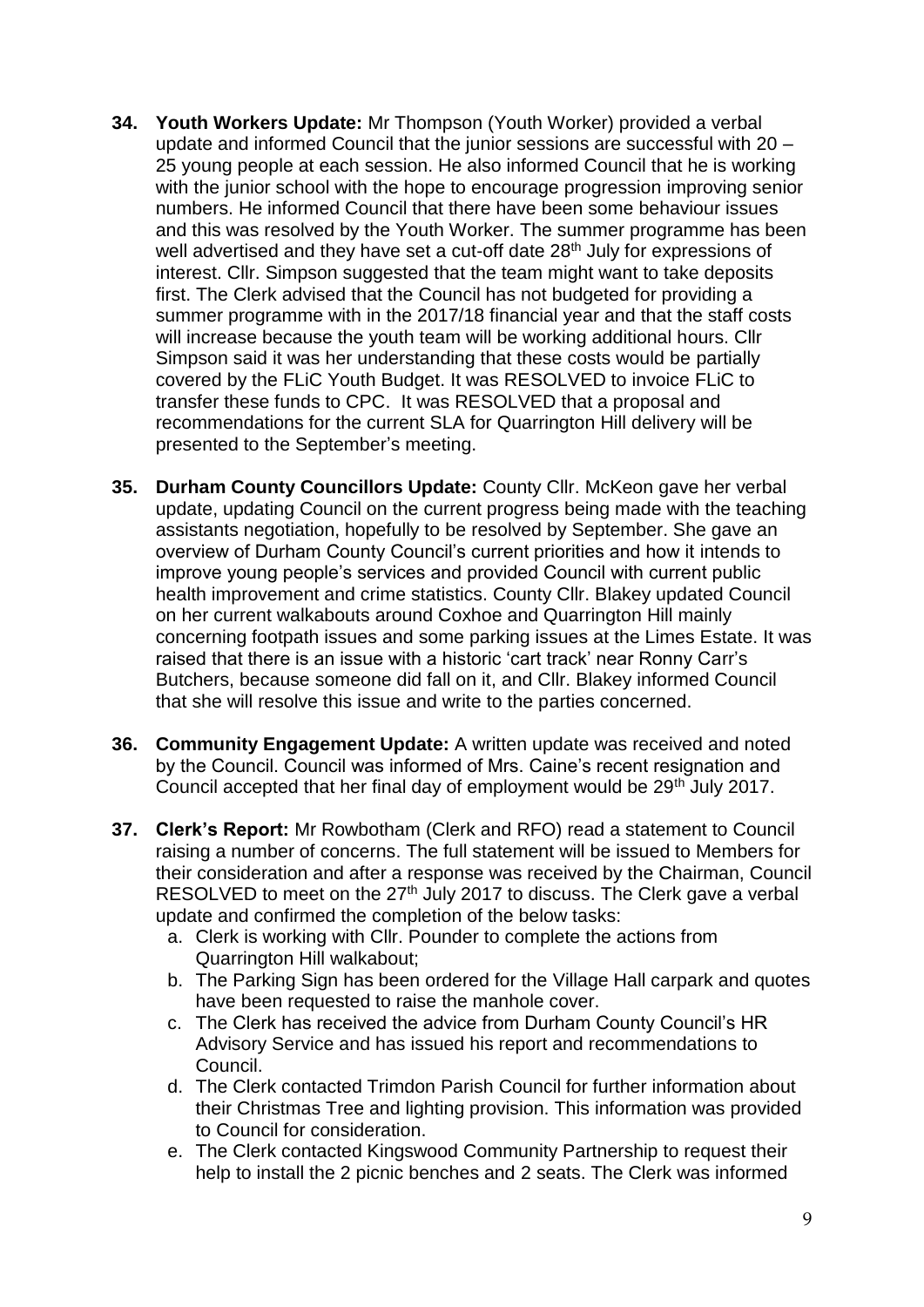that the Community Partnership has ceased to exist since July 2016 and that the Parish Council will have to seek quotes for their installation. The Clerk is currently looking at cheaper options of installation and is seeking quotes.

- **38. Budget Report and Bank Reconciliation:** The Clerk reported the Bank Reconciliation as of the 31st May 2017 was £93,829.43 – an unreconciled payment of £120. The outstanding balance was £2784.12 leaving the Cash Book total at £90,925.31. A budget report was also provided to Members on current performance against agreed budgets.
- **39. Council Reserves Discussion:** The Clerk advised that the agreed reserves of £30,000 per year was difficult to achieve and has not been achieved in the last year. For the 2018/19 year he advised to reduce this to a more achievable figure which can be carried over. He advised that most organisations keep reserves to cover three months operating costs and not 50% of their budget. The Council RESOLVED to defer this decision until the next budget setting process in December 2017.
- **40. Shrub Planting at Quarrington Hill Sculpture Petition:** Cllr. Pounder presented to Council a petition against this work taking place. The petition of 67 names from residents of Quarrington Hill was received and noted by Council. The Clerk advised that the RESOLUTION has already been acted upon and that the work had been commissioned. Cllr. Pounder was advised of the correct procedure of how to overturn this motion.
- **41. Defibrillators:** County Cllr. McKeon advised that £1000 can be accessed from her Neighbourhood fund. The Clerk advised that £500 has been received from Coxhoe businesses and Coxhoe Village Hall. It was RESOLVED to purchase the Coxhoe defibrillator first once the funding has been received because the donations have come from Coxhoe businesses.
- **42. Chronicle:** It was RESOLVED that due to the recent resignation of the Community Engagement Officer that Cllr. Simpson will take the lead on the production with the support of Cllr. Dunn. It was also RESOLVED for Cllr. Dunn to write to the Chair of Coxhoe History Group requesting their reasons for wishing for the Flagpole to be removed/relocated. This would then be circulated on the website and social media so the Council can gain balanced picture of the views and wishes of the Community to then decide on the appropriate course of action.
- **43. Co-option of Members:** It was RESOLVED to accept the applications from Julie Slater, Sue Downham and Ellie Cutter and these candidates were Coopted to the Council.
- **44. Christmas Tree Provision:** It was RESOLVED for Cllrs. Dunn and Simpson to write to Fishburn Parish Council to investigate the suitability of purchasing the same trees and lighting.